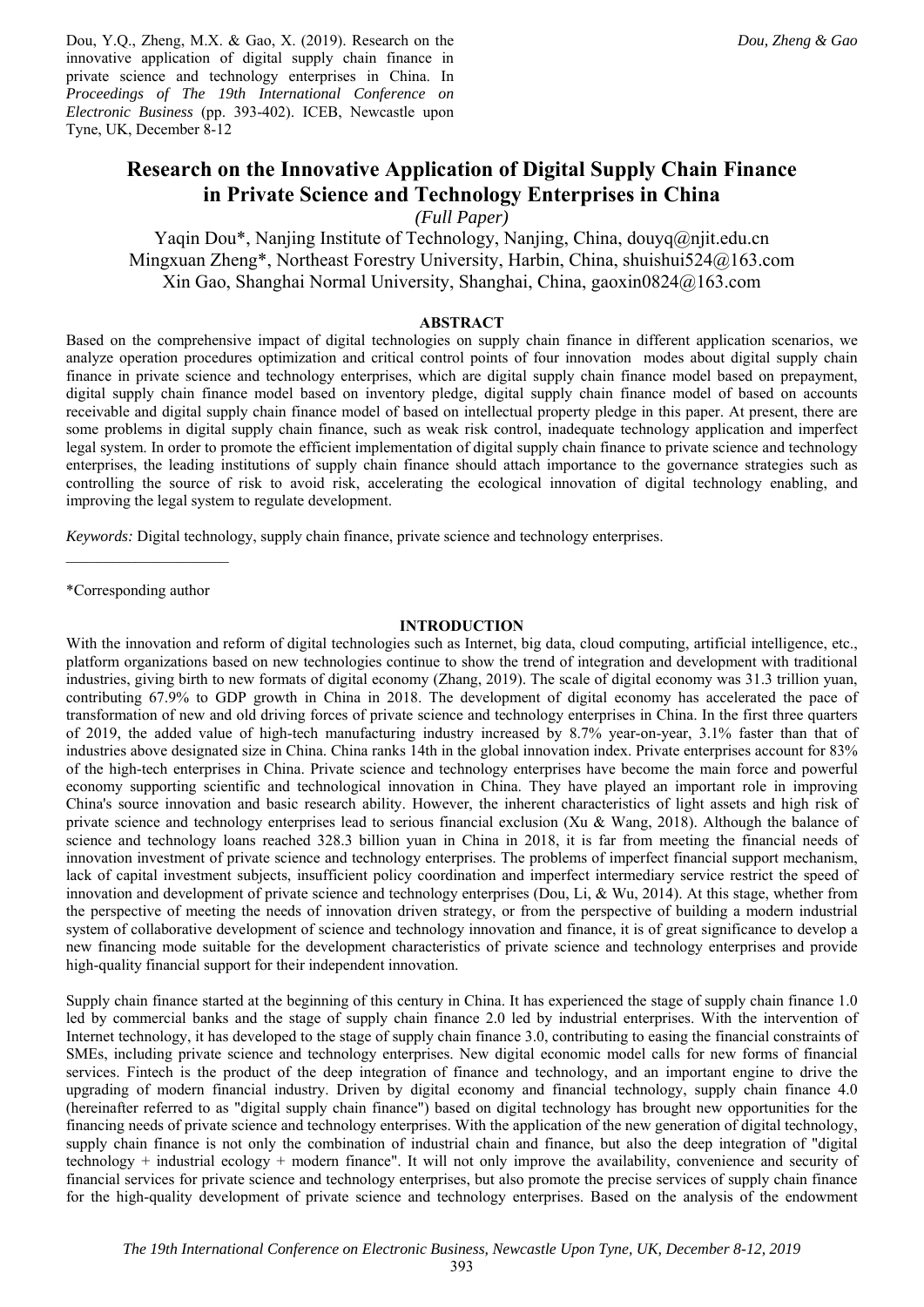characteristics of digital supply chain finance, we discuss the operation process and critical point design of supply chain financial innovation mode in private science and technology enterprises from the perspective of digital technology penetration. Finally, we put forward corresponding governance strategies for the constraints that may exist in the actual application at this stage.

#### **CHARACTERISTICS OF DIGITAL SUPPLY CHAIN FINANCE**

Digital supply chain finance is the product of traditional supply chain finance embracing digital technology. As shown in figure 1, due to the application of big data, cloud computing, Internet of Things, blockchain and other technologies, digital supply chain finance presents a complex network structure, and the participants in the platform are infinitely expanded. The operation structure of upstream and downstream node enterprises in supply chain is no longer limited to the traditional chain organization, forming an energy coupling cluster network organization. The supporters of supply chain financial activities, such as government, financial institutions and logistics, also reflect the crisscross interest-related relationship, and expand more service channels through platform space. In the complex network system, the platform of supply chain finance plays the role of a neural hub and grasps the coordination of business flow, capital flow, logistics and information flow (hereinafter referred to as "four flows") in supply chain operation. It is familiar with the operation key points of supply chain system, and timely provides various supporting services including finance for the fund deficient enterprises in the platform. Therefore, the enterprises focus on the development of core competitiveness, which is conducive to the improvement of the competitive advantage of supply chain.



Figure 1: Complex network structure of digital supply chain finance

Driven by the convergence of digital technologies, supply chain finance has entered the era of innovation, transformation and upgrading. Compared with traditional supply chain finance, due to the innovation integration of digital technologies, digital supply chain finance presents the endowment characteristics of precision financing services, radiation credit enhancement and smart risk control, which can break through the bottleneck of high-quality development of traditional supply chain finance services for private science and technology enterprises in terms of service cost, operation efficiency, risk management and control, time and space span, etc. Thus, digital supply chain finance may provide diversified and personalized financial services for more and more private science and technology enterprises in supply chain finance ecosystem.

#### **Precision Management Service**

Traditional supply chain finance, which is dominated by labor and paper media, is difficult to realize transaction procedure control based on track management. It cannot accurately control the "four flows" matching degree, which limits the advantages of supply chain finance. The application of digital technology in the field of finance has given birth to a new business form of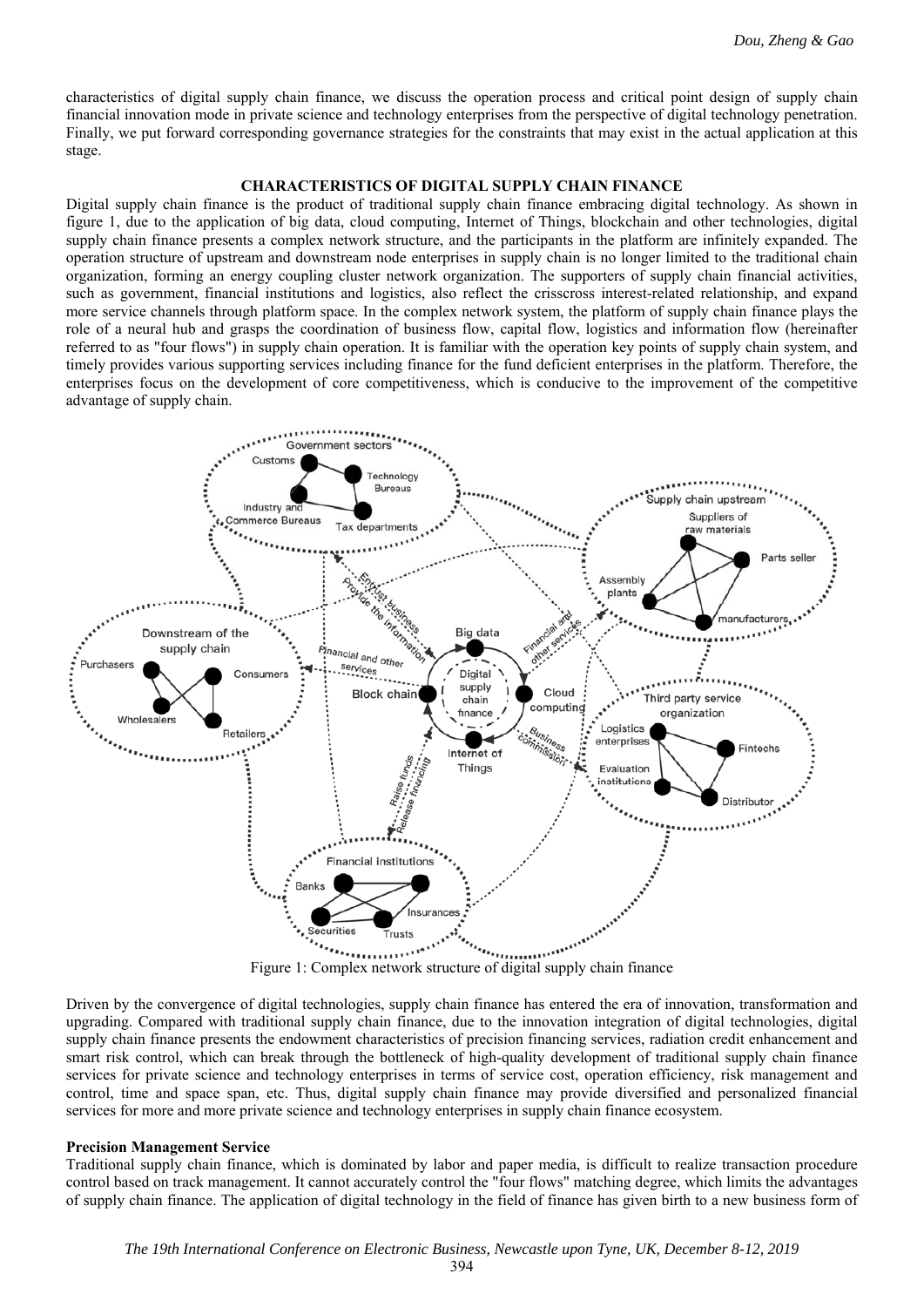digital Finance (He, 2019). The application of the Internet of Things and artificial intelligence can realize the full-process trajectory management of production, trade, and warehousing of technology-based enterprises, generate an intelligent monitoring network covering the entire chain and can feed back big data in real time, which can not only solve cargo control and warehouse receipt repetition Inventory supervision issues such as pledge and simultaneous supervision can also provide information support for financial institutions to accurately predict the funding needs of technology-based financing enterprises in all aspects. On the blockchain supply chain finance platform, each private science and technology enterprise can record transaction information in real time, and systematically complete the right confirmation of receivables or prepayments and the value management of all kinds of collaterals. Financial institutions provide and adjust credit lines for private science and technology enterprises through intelligent technical means. Private science and technology enterprises repay in time through intelligent contract. The whole process embodies "efficiency + saving + accuracy". With the improvement of digital technology, supply chain finance can better build a high-level data sharing center with the help of big data information depiction, visualization of Internet of Things technology, transparency of blockchain technology and other functions, and realizes the integrated management and monitoring of the whole chain information. This makes it possible to accurately position financing customers, accurately analyze customer financing needs and accurately provide customer financing solutions.

### **Network Credit Transmission**

With the concept of "extension production" of all factors of supply chain industry, the interconnection of credit value has become the core issue of supply chain finance services (Shao, 2017). In the traditional supply chain finance services, the credit of the focus enterprises usually only covers the private science and technology suppliers or distributors of direct trade, which is difficult to be transferred to the upstream and downstream enterprises indirectly related. This kind of single-layer credit transmission can only solve one layer of financing problem, and limit the inclusive effect of supply chain finance, and restrict its effect of serving the innovation and development of private science and technology industry. In the digital supply chain finance, the new technology based on the Internet of Things and blockchain solves the problem of multi-level credit penetration, which makes the original strip credit transmission evolve into the network type credit transmission, and radiates the good credit of the focus enterprise to private science and technology enterprises that have direct or indirect transactions in the whole platform. These enterprises rely on the credit energy given by the focus enterprises to obtain financial resources to meet their capital needs in supply, production and sales. It is worth noting that the focus enterprise is the credit source of the whole supply chain finance ecosystem in the network credit transmission. Therefore, it is very important to set the access conditions of the focus enterprise. Besides, the digital technology is used to split the receivable creditor's rights and interests generated by credit sale, prepaid confirmation rights and interests based on the real trade information so that they can circulate among the platform enterprises, which is conducive to improving the efficiency and quality of credit transmission in the network platform.

#### **Intelligent Risk Control**

In supply chain finance system, we can obtain the transaction data verified by supply chain alliance enterprises with the help of Internet, cloud computing and big data technology. We can realize the real-time supervision of logistics dynamics, inventory value and goods warehouse receipt through Internet of Things, artificial intelligence and other technical means. The accelerated integration of blockchain encryption with cloud computing, Internet of Things, artificial intelligence and other technologies can prevent "duplicate or false warehouse receipts" and "self-insurance and self-financing" (Song & Chen, 2016) and other problems of loan fraud or fund arbitrage. Obviously, the use of digital technology has greatly enhanced the control ability of the leading institutions of supply chain finance to all kinds of transactions at the platform structure level. The operation of supply chain finance involves prepayment, inventory, receivables, all kinds of intellectual property rights and other asset elements as well as guarantee, mortgage, asset evaluation and other service elements of private science and technology enterprises. These elements not only relate to the risk source of supply chain finance, but also affect the key control points of risk management. Driven by the real business of the supply chain, the digital intelligent contract generated according to the transactions of each participant in the industry chain, cluster chain and service chain can not only prevent the moral hazard and speculation of the participants, but also realize the comprehensive evaluation of the asset mortgage or debt structure among the alliance enterprises in the platform. The intelligent design of closed self-compensation mechanism can better prevent the risk of capital investment and return. In the mature stage of digital technology application, intelligent risk control can better prevent all kinds of risks arising from the structure layer and element layer of supply chain finance and improve the overall risk prevention and control ability of the platform.

## **INNOVATIVE APPLICATION OF DIGITAL SUPPLY CHAIN FINANCE IN PRIVATE SCIENCE AND TECHNOLOGY ENTERPRISES**

Due to the application of digital technology, supply chain finance has undergone great changes in the functional design of real estate or intellectual property pledge value estimation, credit evaluation of participants and risk control of capital recovery. Therefore, based on the endowment characteristics of digital supply chain finance, we will discuss the innovative design of the operation process optimization and key point layout of private science and technology enterprises applying supply chain finance mode in different scenarios in this section.

#### **Digital Supply Chain Finance Model Based on Prepayment**

395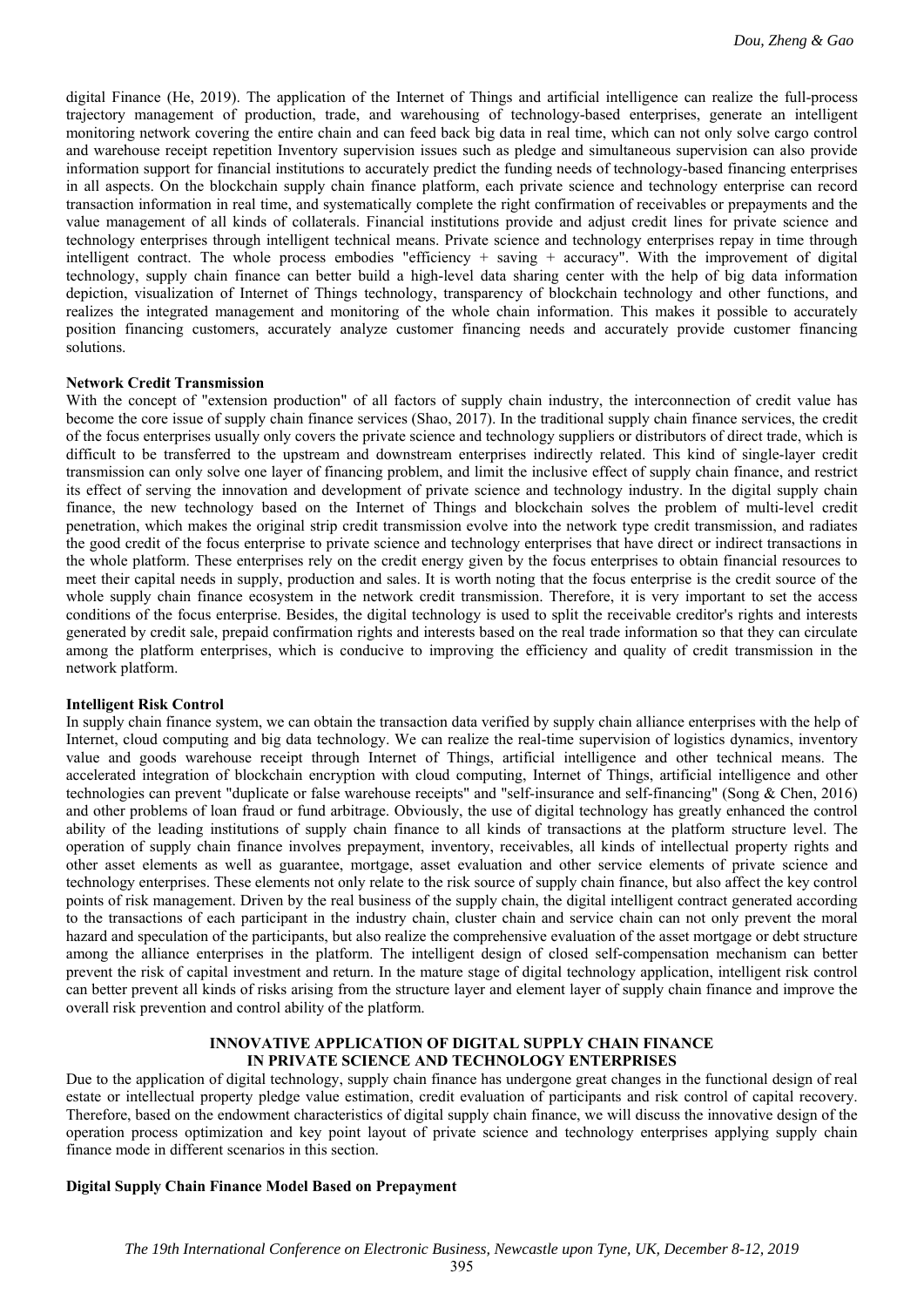This financing mode mainly takes place in the purchasing process of private science and technology enterprises. It emphasizes that private science and technology enterprises sign a commitment buyback contract with upstream suppliers, and use the established warehouse confirmed by logistics enterprises designated by the platform to apply for loans from financial institutions and take the future sales revenue of private science and technology enterprises as the source of repayment. The specific business process is shown in Figure 2.



Figure 2: Technological process of digital supply chain finance model based on prepayment

① Private science and technology enterprises sign purchase and sale agreements with upstream suppliers, and apply for prepayment financing online accordingly;

② The platform captures the production and transaction scenarios of private science and technology enterprises and upstream suppliers through big data technology. It also extracts, integrates and analyzes transaction data and generates credit evaluation reports and delivers them to financial institutions with the help of cloud computing;

③ Financial institutions carry out multi-dimensional evaluation based on the offline credit situation of private science and technology enterprises;

④The platform signs repurchase and quality assurance agreements with upstream suppliers and warehousing supervision agreements with logistics enterprises;

⑤ The platform informs the upstream supplier to deliver goods to the designated logistics enterprise warehouse. The logistics enterprise collects the goods information through the Internet of Things technology, generates the electronic warehouse receipt and shares it with the financial institutions in real time;

⑥ Private science and technology enterprises shall submit the deposit for taking goods. Financial institutions shall issue instructions to the logistics enterprises online to release the corresponding amount of goods taking right to the private science and technology enterprises.

According to the above process, committed buyback of upstream suppliers, supply of warehouse receipt pledge for logistics enterprises and repayment of private science and technology enterprises with future sales revenue are the key control points for the operation of digital supply chain finance model based on prepayment. In order to clarify the credit situation of upstream suppliers' commitment to buy back, we can trace the real trade activities between the main bodies of supply chain from the huge database, establish the coupling relationship, outline the panoramic image of upstream suppliers and conduct a comprehensive analysis by using the deep mining function of big data. Due to the application of electronic label technology in the Internet of Things, online and offline goods data docking, 24-hour intelligent warehouse management and remote positioning can be realized to ensure the security of pledged goods. Meanwhile, the comprehensive application of big data and cloud computing technology realizes the monitoring of the fluctuation of the commodity price of the pledge and provides convenience for financial institutions to adjust the credit line and interest rate. The intelligent contract is designed in strict selfcompensation logic system to ensure that the sales revenue of private science and technology enterprises is used for repayment with the support of digital technology. This closed capital return program design of supply chain can prevent the risk of capital recovery.

## **Digital Supply Chain Finance Model Based on Inventory Pledge**

This financing mode usually takes place in the production link of private science and technology enterprises with inventory pledge. It requires the use of Internet of Things, cloud computing and other technologies to carry out dynamic monitoring and value evaluation on the chattel pledge of private science and technology enterprises. Private science and technology enterprises

396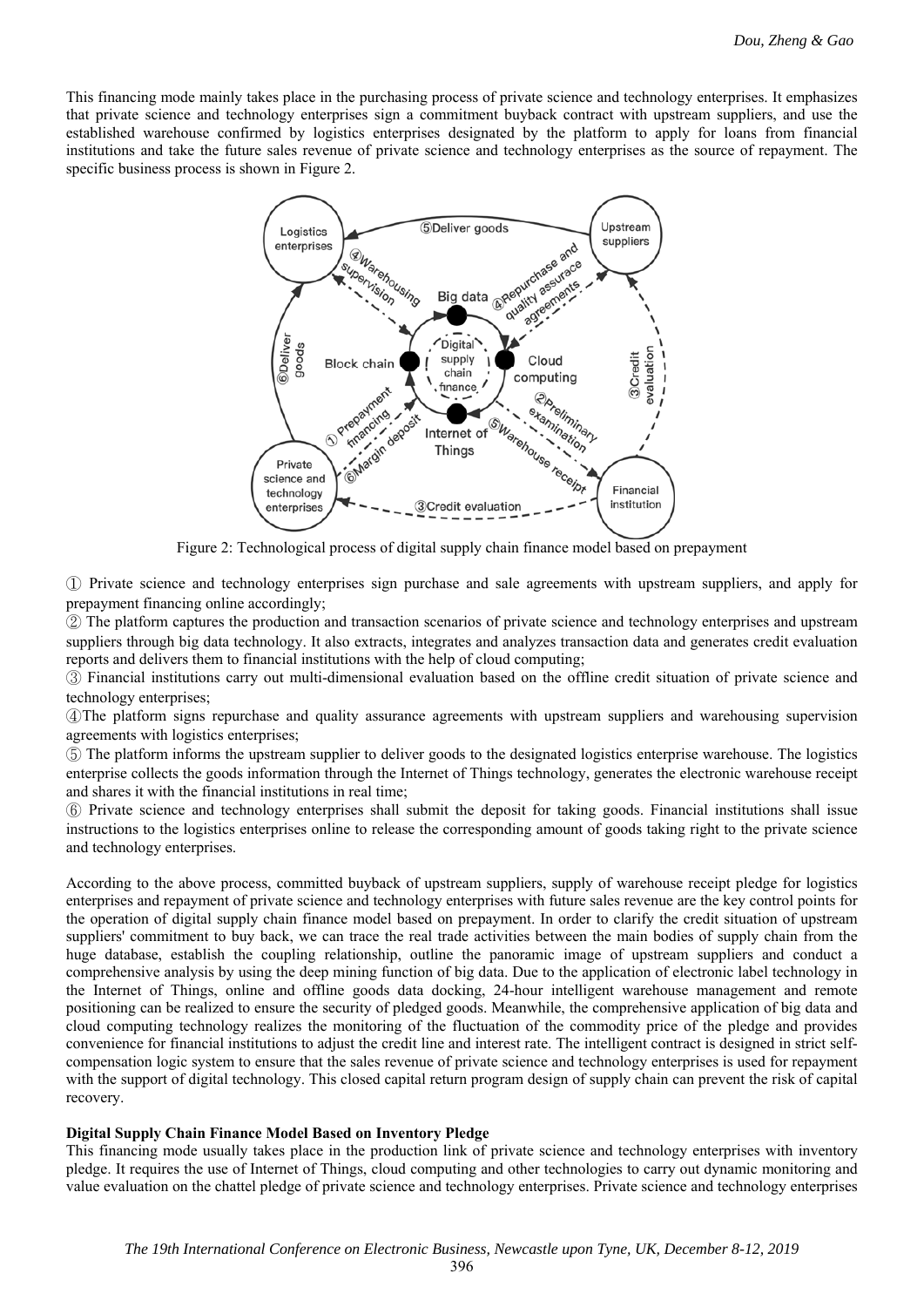apply for loans from financial institutions with inventory as the pledge and take the capital inflow of future inventory sales as the source of repayment. The specific business process is shown in Figure 3.



Figure 3: Technological process of digital supply chain finance model based on inventory pledge

① Private science and technology enterprises apply for inventory pledge loans online to supply chain finance platform by virtue of their own inventory;

② Through the Internet of things electronic label technology, the platform can input the inventory information of private science and technology enterprises into the system with the help of standardized interface;

③ Use big data, Internet of Things and other digital technologies to obtain inventory value evaluation information in real time and issue assessment certificate, which shall be submitted to financial institutions by the platform;

④ Financial institutions evaluate the off-line credit status of private science and technology enterprises in multiple dimensions and make credit decision;

⑤ The platform signs a pledge contract with the private science and technology enterprises and requires them to transfer the inventory to the designated local logistics enterprises;

⑥ Logistics enterprises shall check and accept the inventory, and continuously supervise the inventory status to provide realtime data for the loan of financial institutions;

⑦ Goods revenue of private science and technology enterprises is automatically and fully transferred to financial institutions

by payment and settlement center of the platform. If the loan is repaid, the pledge contract will be invalid;

The above process shows that inventory value evaluation, inventory pledge and future sales revenue repayment are the key control points of digital supply chain finance model based on inventory pledge. This mode requires the platform to establish a huge Internet of Things system. Using information receivers such as QR code reading equipment, infrared sensor and radio frequency identification device, we can accurately detect temperature, concentration, volume, density, quality and other information of inventory in the storage, and convert information of offline goods into online data so as to realize the seamless connection between online and offline. Therefore, we can solve the problem that it is difficult and expensive to evaluate the value of chattel pledge of private science and technology enterprises, which mainly includes a large number of high-tech inventories such as electronic components, new materials, pharmaceutical reagents, etc. We can realize the mobile alarm and real-time monitoring of inventory location transfer, goods missing and damage by video monitoring and radio frequency technology. With the help of supply chain finance platform, logistics enterprises and financial institutions realize real-time sharing of pledge information. Financial institutions can access the current information of the pledged property at any time and release the pledge with one key. In this way, it can improve the financing efficiency of inventory pledge of private science and technology enterprises and better adapt to their financing characteristics. Finally, the closed self-compensation system ensures that the sales revenue of inventory flows back to financial institutions.

#### **Digital Supply Chain Finance Model of Based on Accounts Receivable**

This financing mode usually takes place in the sales link of enterprises. Private science and technology enterprises located in upstream suppliers apply for loans with receivables as pledge and take future payment of customers as repayment source. The specific business process is shown in Figure 4.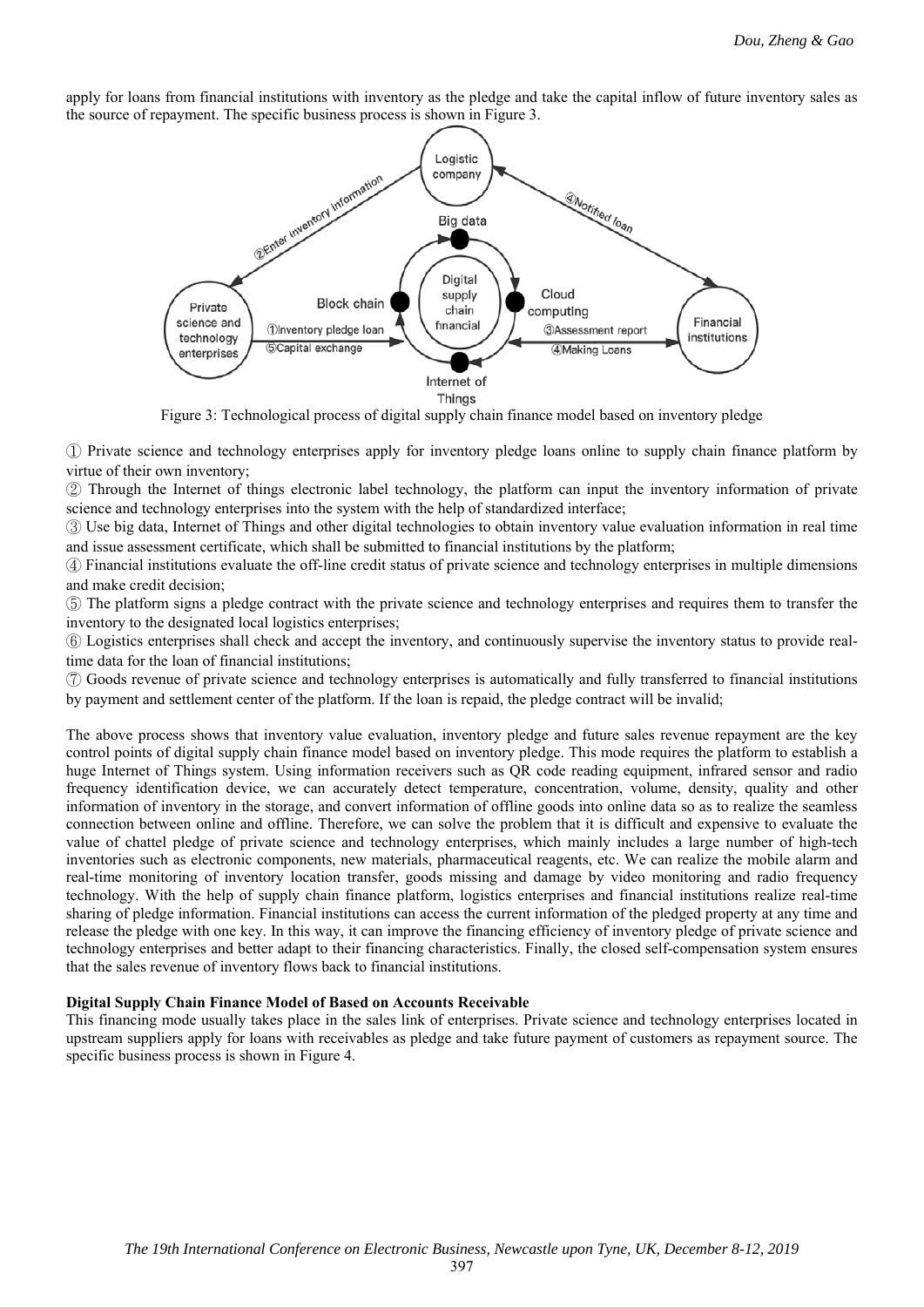

Figure 4: Technological process of digital supply chain finance model of based on accounts receivable

① Private science and technology enterprises sign sales contracts with downstream purchasers, and apply for loans online with receivables as pledge;

② The platform uses blockchain and Internet of Things technology to comprehensively review and evaluate the operation, repayment ability and credit level of upstream and downstream enterprises, and submit the information report to financial institutions;

③ Financial institutions carry out multi-dimensional comprehensive evaluation in combination with online evaluation reports and offline credit records of upstream and downstream enterprises;

④ Financial institutions provide credit to private science and technology enterprises, and payment and settlement center of the platform will transfer the funds to private science and technology enterprises;

⑤ Downstream enterprises in supply chain will transfer the sales revenue as the repayment source to the payment and settlement center of the platform, the platform will repay the principal and interest to the financial institutions. The balance will be transferred to the private science and technology enterprises;

⑥ If the financial institution obtains the principal and interest of this financing, the pledge contract of accounts receivable will automatically become invalid.

In the above process, the authenticity of accounts receivable, the quality of accounts receivable and the future payment of customers are the key control points of digital supply chain finance model of based on accounts receivable. Due to the application of blockchain technology, the chain block structure based on time stamp can realize the traceability of each transaction process, prevent upstream and downstream enterprises from defrauding loans by false sales activities. All relevant subjects in the platform participate in bookkeeping and generate a distributed ledger for collective maintenance, which can ensure the authenticity of receivables and claims. In addition, the platform uses big data to establish credit archives for enterprises and continuously updates the contents of the archives in real time. The platform realizes the comprehensive audit of the quality of claims in combination with cloud computing and uses intelligent contract to complete online automatic approval and payment. Finally, a strict self-compensation system ensures that future payment of customers will be returned to financial institutions in time.

#### **Digital Supply Chain Finance Model of Based On Intellectual Property Pledge**

This financing mode is suitable for the transaction scenario of intellectual property transfer between private science and technology enterprises and their partners. It requires that digital technology be used to build information sharing modules related to intangible assets. Private science and technology enterprises use the future income right of intellectual property of the transferee enterprise as pledge to loan to financial institutions, and the intellectual property transfer fee payable by the transferee enterprise as repayment source. The specific business process is shown in Figure 5.

398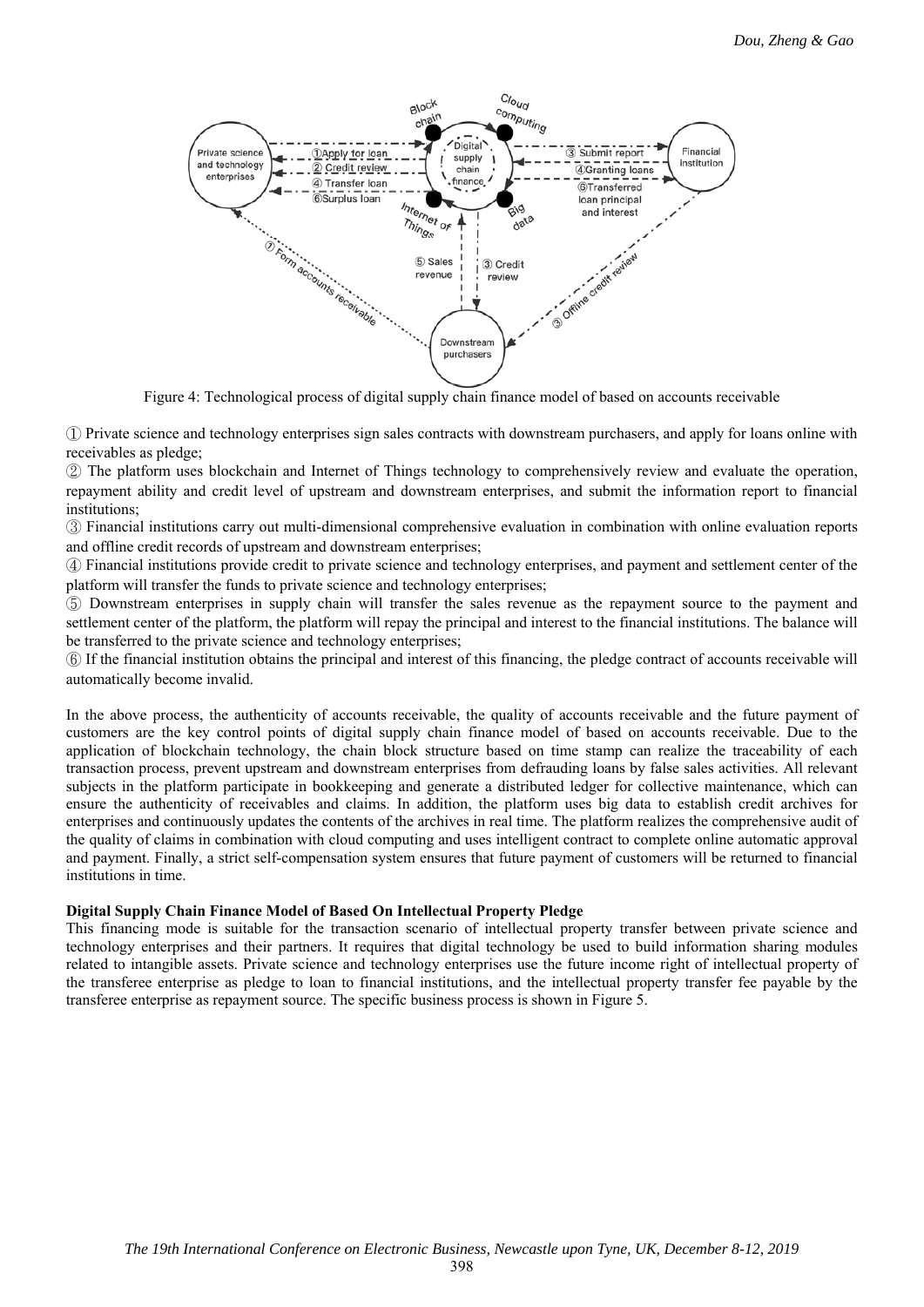

Figure 5: Technological process of digital supply chain finance model of based on intellectual property pledge

① Private science and technology enterprises register their intellectual property rights with relevant government departments, and The platform uses standardized interface to introduce intellectual property information held by relevant government departments (such as science and Technology Bureau, intellectual property trading center, etc.) through standardized interfaces. ② The platform uses digital technology to build the information sharing module of intangible assets, realizes the docking between private science and technology enterprises. Intellectual property transfer agreement signed by both parties.

③ Private science and technology enterprises submit the application for intellectual property pledge loan online.

④ The platform uses digital technology to screen and judge information. It evaluates the application value, future earnings and operation status, development potential and technology prospect of intellectual property rights of private science and technology enterprises. The platform also analyzes the operation and profit status before and after the application of intellectual property rights by the transferee enterprises;

⑤ Financial institutions make loan decisions based on the evaluation results submitted by the platform and the agreements signed by both parties of technology supply and demand, combined with the offline credit status of private science and technology enterprises and the business performance and credit status of the transferee enterprises;

⑥ The transferee enterprise organizes production by using intangible assets such as patents and trademarks, and pays the transfer fee to the platform as the loan repayment source of the financing enterprise according to the agreement.

Integrated with the above processes, intellectual property information sharing and value evaluation, intellectual property income pledge and intellectual property transfer fee repayment are the key control points for the operation of digital supply chain finance model of based on intellectual property pledge. By using Internet, big data and other technologies to establish intellectual property sharing module, we can overcome the information asymmetry between private science and technology enterprises and intangible assets transferee enterprises, which can realize the sharing of advantageous resources within the supply chain. With the help of big data, cloud computing and artificial intelligence, the feasibility, market value and future development prospect of intellectual property can be comprehensively analyzed and evaluated, which can quickly make a reasonable judgment on the value of intellectual property. The pledge loan based on the income right of intellectual property is a supply chain finance innovation in line with the knowledge intensive characteristics of private science and technology enterprises. The income right of intellectual property is the core pledge of supply chain finance, which belongs to the guarantee category of right pledge. The new profit created by the transferee after using intellectual property is an important source for private science and technology enterprises to collect the transfer fee of intellectual property. Therefore, the platform needs to combine the application of digital technology and check whether the income right of intellectual property is guaranteed. Thus, the platform grasps the operation status of the transferee before and after using the intangible assets and uses the intangible assets evaluation method to accurately estimate the value of the income right of the intellectual property transfer and provides the decision basis for the financial institutions to provide the credit line. Finally, the repayment of intellectual property transfer fee also reflects the characteristics of capital return of supply chain finance self-compensation.

## **GOVERNANCE STRATEGY OF DIGITAL SUPPLY CHAIN FINANCE APPLIED IN PRIVATE SCIENCE AND TECHNOLOGY ENTERPRISES**

The characteristics of digital supply chain finance can promote the above-mentioned different supply chain finance models to provide high-quality services to private science and technology enterprises. However, as the development of digital supply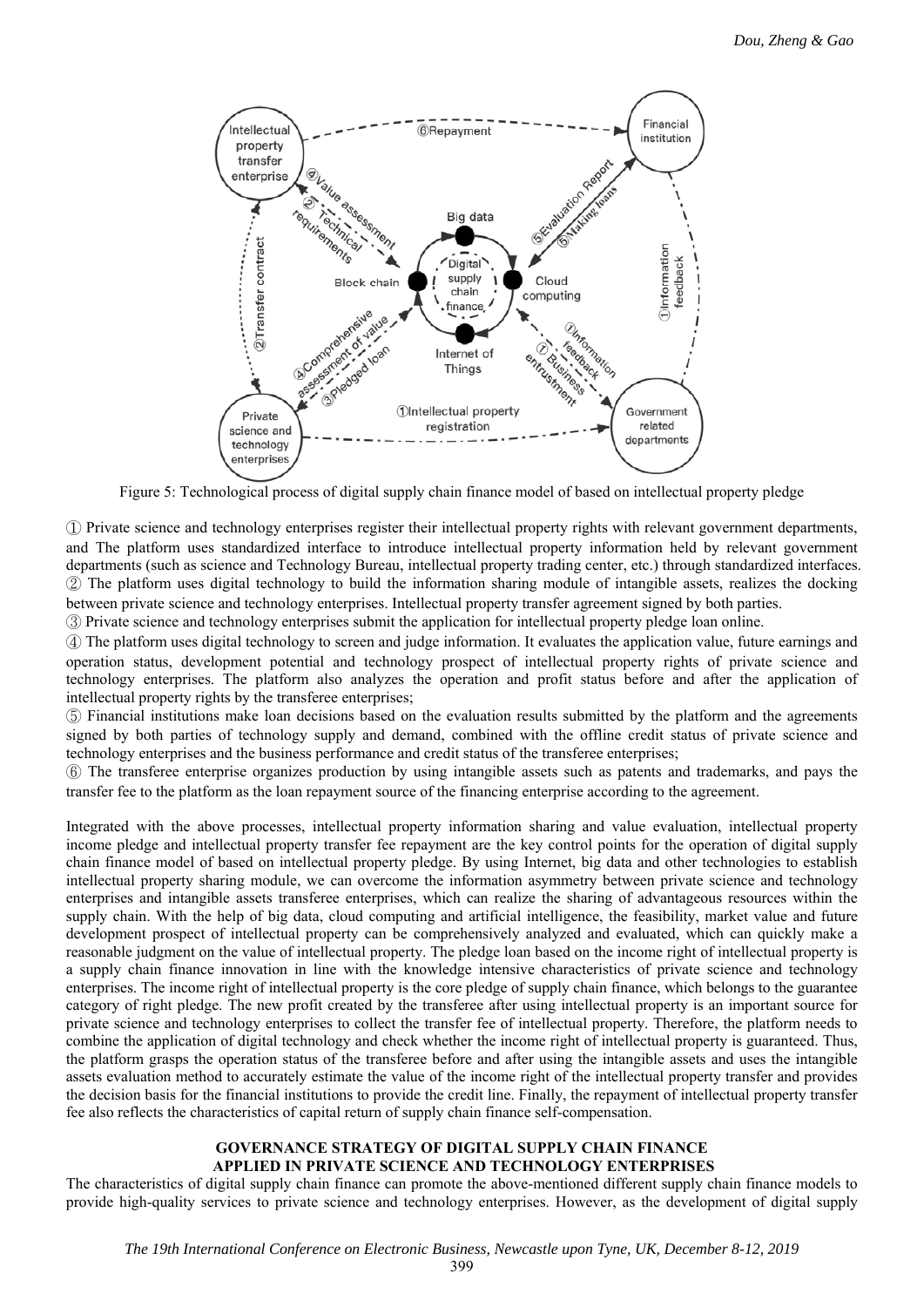chain finance in China is still in its infancy, there are some constraints in the practice of providing financing services for private science and technology enterprises, which restrict the effect of financial services. First of all, the operation risks of supply chain finance include external environment risks, supply chain network risks and supply chain enterprise risks (Jüttner, , Peck & Christopher, 2003). The high-tech characteristics of pledge of private science and technology enterprises increase the external environment risks and enterprise risks. The dynamic and conductive characteristics of the complex network structure of digital supply chain finance expand the risk sources of supply chain finance from enterprise end to platform network terminal. Secondly, the inadequate application of digital technology has brought technical bottleneck to supply chain finance. The application of block chain, Internet of Things and other technologies in the field of supply chain finance is not mature. The separation of different data systems from the industrial end, financial end and other service end increases the difficulty of exerting big data efficiency. The insufficient application of digital technology has become the barrier of supply chain finance innovation (Guo, Shi, & Wang, 2014). Finally, the legal system related to digital supply chain finance is not perfect. The existing laws and regulations are far from meeting the legal needs of relevant business development. In order to promote the efficient implementation of digital supply chain finance for private science and technology enterprises, it is very important to formulate reasonable strategies for the problems in the development process.

## **Strict Control Of Risk Sources And Avoiding Risk Of Digital Supply Chain Finance**

Digital supply chain finance needs to focus on avoiding risks from external environment, supply chain structure layer and supply chain element layer.

#### *Risk management from the external environment*

Changes in the external environment such as economic environment and industrial policy will affect the value of pledge of private science and technology enterprises, especially the rapid development of science and technology accelerates the upgrading of products, which makes it easy for private science and technology enterprises to obtain the value of pledge of supply chain finance services to be misestimated by the market. In addition to force majeure, most of the exogenous risks can be perceived and dealt with (Song & Yang, 2018). The management team of supply chain finance platform is required to be good at using various digital technologies to have good sensitivity and coping ability for the exogenous risks from the economy, supervision and policy related to private science and technology enterprises.

## *Risk prevention of structure layer in the supply chain*

The structural design of supply chain will affect the efficiency and effect of risk management (Craighead *et al.* 2007). The structural risk mainly comes from the two dimensions of network structure and business structure. It is necessary for the supply chain finance platform to plan the network status and role of the participants so that the roles of each subject are clear, the work is clear, and a stable and effective supply chain finance ecosystem is formed. The platform needs to design the business structure reasonably, make each business link connect with each other, and realize the effective closure of business structure according to the characteristics of different pledge of private science and technology enterprises. The uncertainty and potential risks of various trading businesses are prevented through the above measures.

#### *Risk control of element level in the supply chain*

Factor level risk mainly comes from financing subject and capital object. The non-bureaucratic control characteristics of the network structure can easily breed opportunism and moral hazard of the financing subject. The nodes with poor credit rating can be excluded by establishing the access and assessment mechanism of upstream and downstream enterprises in supply chain (Dou & Zheng, 2019). In view of the risk of incomplete value evaluation brought by the characteristics of intellectual density and growth of private science and technology enterprises, the platform can increase the non-financial "soft power" assessment such as innovation ability, enterprise quality and transformation ability of scientific and technological achievements based on the assessment of traditional financial indicators such as transaction amount, asset scale and cash flow. Thus, we can create a fair, just and mutually beneficial service environment. The risk control of capital object needs to focus on the highly matching of financial business and supply chain industrial activities, which can control the risk of platform fund raising. The platform follows the self-compensation logic to design the capital return procedure and control the risk of capital release and recovery.

## **Accelerated Application Of Digital Technology And Enabling Ecological Innovation Of Supply Chain Finance**

The technology wave generally goes through two stages: infrastructure, stimulate and harvest the full economic and social potential. At present, digital technology is in the stage of infrastructure construction in China. The immaturity of digital technology and inadequate application of technology restrict the service quality of supply chain finance. Digitalization means that it can be divided and recombined, and each standardized element presents different combinations and structural models, which will bring product innovation and model innovation, and even lead to industrial revolution. Hence accelerating the application of digital technology can give innovation energy to supply chain finance ecology.

## *Acceleration of digital innovation of industrial ecology*

Digital supply chain finance is based on the digital new supply chain business network, and industry digitalization is the premise and key of its operation. Based on the existing knowledge reserve and data, driven by the new generation of science and technology, the industry of private science and technology enterprises should strengthen the deep integration of "industry + technology", complete the digitalization of assets online and the visualization of business process scenarios as soon as possible,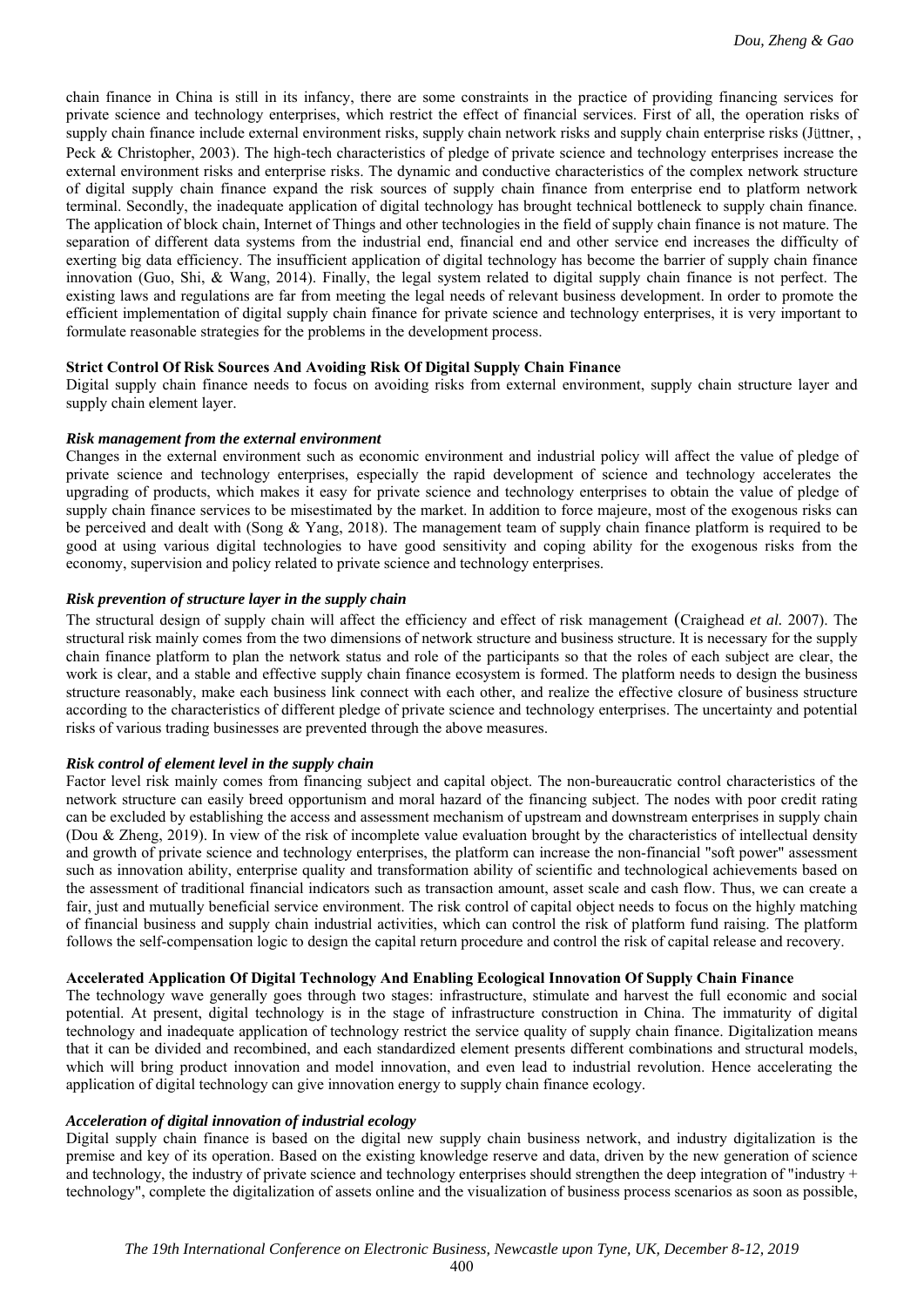so as to realize the transparency and intensification of the whole industry chain and create good business conditions for the operation of digital supply chain finance.

## *Leading digital transformation of financial business*

At present, financial institutions need to do a good job of supply chain finance around the industrial ecosystem and implement digital transformation under the guidance of financial science and technology. Financial institutions should fully integrate supply chain finance and digital technology; besides, they should implement strategic cooperation, system compatibility and platform docking to provide private science and technology enterprises with new digital business processes, digital financial products, digital risk control systems according to the individual characteristics of the enterprises. Namely, Financial institutions and industrial chain should work together to strengthen the industrial and financial ecosystem

## *Promotion of digital infrastructure construction*

Government functional service agencies and social intermediary service agencies should actively promote the open sharing of e-government information and e-service information. Such information sharing can promote the full application and cross validation of various data from different sources in the digital industry and finance ecosystem, jointly enable the innovation and development of digital supply chain finance and create a better financing environment for private science and technology enterprises.

# **Perfection Of Laws And Regulations System And Standardization Of Development Of Digital Supply Chain Finance**

The diversification of participants and business models in digital supply chain finance puts forward higher requirements for the coverage of laws and regulations. In order to solve the problem of legal constraints in the process of digital supply chain finance providing services to private science and technology enterprises, it is very important for the Chinese government to improve the legal and regulatory system from the top-level design.

## *Amendment and promulgation of relevant laws according to the development process of digital supply chain finance*

On the one hand, based on the existing financial laws and regulations such as insurance law, commercial bank law, electronic signature law and securities law, the relevant provisions are revised, improved and supplemented, especially the qualification of platform operators, information transmission mechanism and algorithm technology are regulated from the legal level. Therefore, the financial operation and management of digital supply chain can be governed by laws. On the other hand, new laws and regulations should be issued in time to clarify the responsibilities and obligations of all participants so as to provide legal basis for eliminating the conflicts caused by the imbalance of power allocation and interest distribution in the digital supply chain finance system.

# *Improvement of the supporting laws and regulations system of private science and technology enterprises*

In order to improve the service quality of digital supply chain finance to private science and technology enterprises, it is necessary to improve such laws and regulations as general principles of civil law, contract law, property law and administrative measures for scientific and technological evaluation.

In addition, the guarantee laws and regulations should be revised so as to expand the scope of chattel mortgage from inventory and accounts receivable to intangible assets such as intellectual property, carbon rights, etc. The above measures can provide more legal support for private science and technology enterprises to use intangible assets and other special pledges.

## *Construction of coordination and supervision mechanism of joint management*

Digital supply chain finance needs the coordination of regional regulators because it has obvious cross domain and cross space-time characteristics. Hence Government departments at all levels should clarify the scope of responsibilities of the corresponding regulatory bodies as soon as possible. We should pay attention to the regulatory function of industry association of digital supply chain finance. The trade association regulates all kinds of arbitrage, arbitrage and financing trade activities, curbs all kinds of speculative businesses. In addition, we should also pay more attention to the punishment of illegal activities in the field of supply chain finance. The above measures can provide a good legal environment for private science and technology enterprises to use digital supply chain finance.

#### **CONCLUSIONS**

With the mature application of digital technology, supply chain finance presents the characteristics of precise financial services, divergent credit enhancement and intelligent risk management and control. It can break through the service bottleneck of traditional supply chain finance in terms of cost, efficiency and risk control, and provide excellent financial services for more and more private science and technology enterprises. Therefore, digital supply chain finance is a very promising financing scheme for private science and technology enterprises.

Based on the comprehensive influence of various digital technologies such as big data, Internet of Things, blockchain and artificial intelligence on the supply chain finance business model under different application scenarios, we analyze the operation process optimization of digital supply chain prepayment financing model, digital supply chain inventory pledge financing model and digital supply chain receivables financing model in the innovative application of private science and technology enterprises in this paper. Furthermore, according to the characteristics of "light assets, heavy technology" of private science and technology enterprises, we put forward digital supply chain finance based on intellectual property pledge in